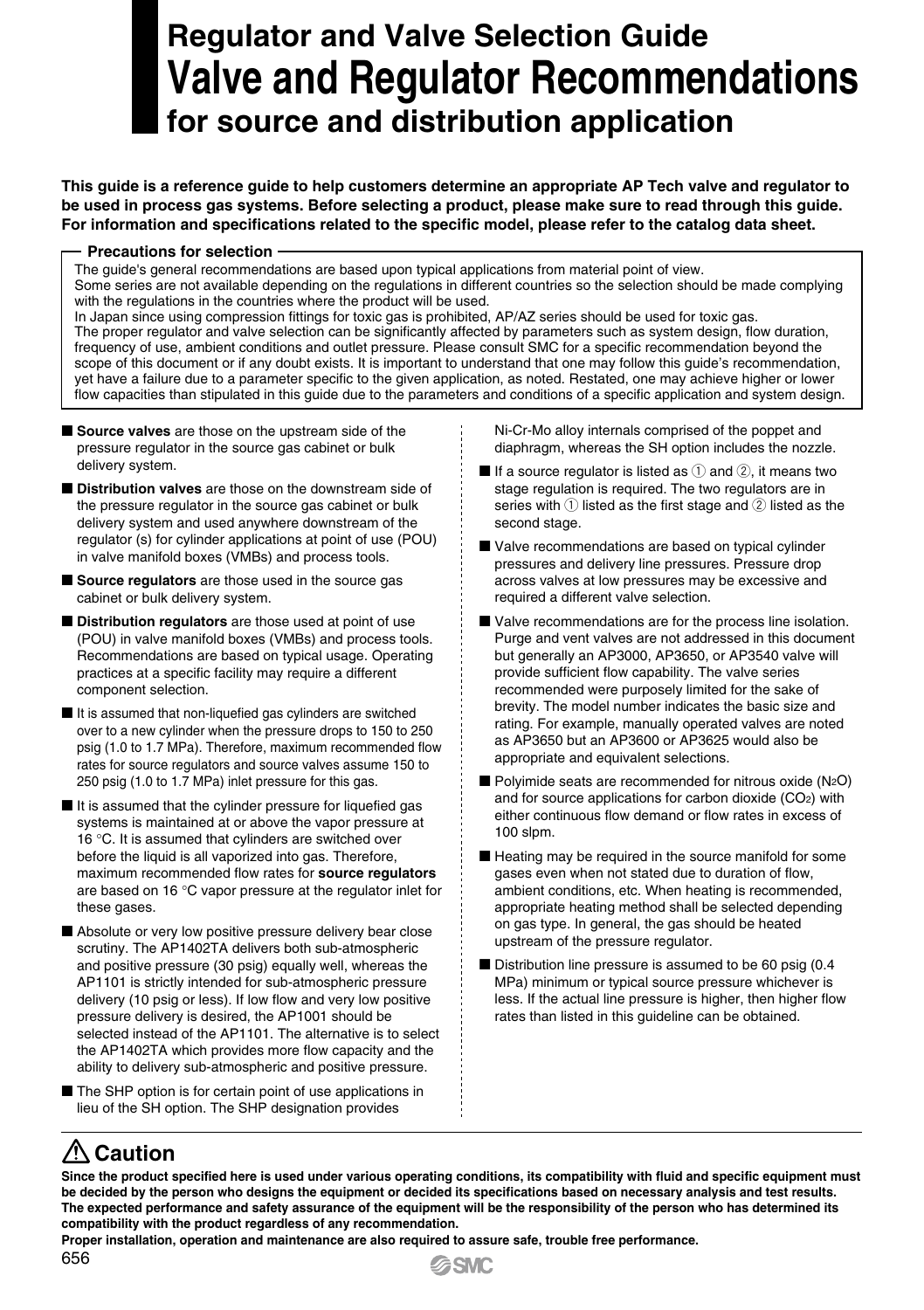**Please read page 656 before selecting a product.**

|                                                                                                                            |                 | Valve               |                 |                             |                 | Regulator                                                                               |                 |                                                                                                                                                                                                                                                          |  |
|----------------------------------------------------------------------------------------------------------------------------|-----------------|---------------------|-----------------|-----------------------------|-----------------|-----------------------------------------------------------------------------------------|-----------------|----------------------------------------------------------------------------------------------------------------------------------------------------------------------------------------------------------------------------------------------------------|--|
| Example                                                                                                                    |                 | AP3650              |                 | <u>AP/AZ/AK1200 S VS HF</u> |                 |                                                                                         | AP/AZ1402T      |                                                                                                                                                                                                                                                          |  |
|                                                                                                                            |                 | A                   |                 |                             |                 |                                                                                         |                 |                                                                                                                                                                                                                                                          |  |
|                                                                                                                            |                 |                     |                 |                             |                 |                                                                                         |                 |                                                                                                                                                                                                                                                          |  |
| <b>O</b> Series<br>AP/AZ/AK1200: 3 series are recommended (AP1200, AZ1200, AK1200).                                        |                 |                     |                 |                             |                 |                                                                                         |                 |                                                                                                                                                                                                                                                          |  |
|                                                                                                                            |                 |                     |                 |                             |                 |                                                                                         |                 | Valve: Only typical series is shown as recommendation and other models with same specifications (operating pressure, Cv)                                                                                                                                 |  |
| are also recommended.                                                                                                      |                 |                     |                 |                             |                 |                                                                                         |                 |                                                                                                                                                                                                                                                          |  |
| For example, other than AP3650, AP3600/3625/3657 are also recommended.                                                     |                 |                     |                 |                             |                 |                                                                                         |                 |                                                                                                                                                                                                                                                          |  |
| <b>2</b> Material                                                                                                          |                 |                     |                 |                             |                 |                                                                                         |                 |                                                                                                                                                                                                                                                          |  |
| S: Stainless steel body as standard design.                                                                                |                 |                     |                 |                             |                 |                                                                                         |                 | SH: Stainless steel body with Ni-Cr-Mo alloy internals as it further improves corrosion resistance than S (standard design).<br>Either SH or SHP can be used with AP series regulators and SHP is used with AZ series regulators. (SHP provides Ni-Cr-Mo |  |
| Material of stainless steel body varies depending on series.<br>• AP series (except AP9000&9100)  316L SS secondary remelt |                 |                     |                 |                             |                 | alloy internals comprised of the poppet and diaphragm, whereas SH includes the nozzle.) |                 |                                                                                                                                                                                                                                                          |  |
| ● AZ series and AP9000&9100  316L SS<br><b>.</b> AK series  316 SS                                                         |                 |                     |                 |                             |                 |                                                                                         |                 |                                                                                                                                                                                                                                                          |  |
| VS: Seat material is made of Polyimide. (Only for specific series)<br>No code: PCTFE as standard design.                   |                 |                     |                 |                             |                 |                                                                                         |                 |                                                                                                                                                                                                                                                          |  |
| <b>4</b> Option (Only for specific series)<br>· HF: High flow                                                              |                 |                     |                 |                             |                 |                                                                                         |                 |                                                                                                                                                                                                                                                          |  |
| ● FC: Force compensation                                                                                                   |                 |                     |                 |                             |                 |                                                                                         |                 |                                                                                                                                                                                                                                                          |  |
| · HR: High inlet pressure                                                                                                  |                 |                     |                 |                             |                 |                                                                                         |                 |                                                                                                                                                                                                                                                          |  |
| A: Delivery of sub-atmospheric pressure. (Only for specific series)                                                        |                 |                     |                 |                             |                 |                                                                                         |                 | For more details, please refer to catalog.                                                                                                                                                                                                               |  |
|                                                                                                                            |                 |                     |                 |                             |                 |                                                                                         |                 |                                                                                                                                                                                                                                                          |  |
|                                                                                                                            |                 |                     |                 |                             |                 |                                                                                         |                 |                                                                                                                                                                                                                                                          |  |
|                                                                                                                            |                 |                     |                 |                             |                 |                                                                                         |                 |                                                                                                                                                                                                                                                          |  |
| Application                                                                                                                |                 |                     | Valve           |                             |                 |                                                                                         | Regulator       |                                                                                                                                                                                                                                                          |  |
|                                                                                                                            |                 | Source applications |                 | Distribution applications   |                 | Source applications                                                                     |                 | Distribution applications                                                                                                                                                                                                                                |  |
|                                                                                                                            | Maximum<br>flow | Recommendation      | Maximum<br>flow | Recommendation              | Maximum<br>flow | Recommendation                                                                          | Maximum<br>flow | Recommendation                                                                                                                                                                                                                                           |  |
|                                                                                                                            | (slpm)          | AP3000              | (slpm)          | AP3540                      | (slpm)<br>3     | AP/AZ/AK1500S                                                                           | (slpm)<br>3     | AP/AZ/AK1000S                                                                                                                                                                                                                                            |  |
|                                                                                                                            | 230             | AP3650              | 25              | AP3650                      | 50              | AP/AZ/AK1400TS                                                                          | 6               | AP/AZ/AK1000S HF                                                                                                                                                                                                                                         |  |
|                                                                                                                            |                 | AP3002              |                 | AP4540                      | 75              | AP/AZ/AK1200S                                                                           | 50              | AP/AZ/AK1400TS                                                                                                                                                                                                                                           |  |
| (C <sub>2</sub> H <sub>2</sub> )                                                                                           | 280             | AP3650              | 45              | AP4650                      |                 |                                                                                         | 75              | AP/AZ/AK1200S                                                                                                                                                                                                                                            |  |
|                                                                                                                            |                 |                     | 400             | AP3700                      |                 |                                                                                         | 95              | AP/AZ/AK1200S HF                                                                                                                                                                                                                                         |  |
|                                                                                                                            |                 |                     |                 | AP3800                      |                 |                                                                                         |                 | AZ/AK1300S                                                                                                                                                                                                                                               |  |
|                                                                                                                            | 185             | AP3000              | 90              | AP3540                      | 30              | AP/AZ/AK1500S                                                                           | 30              | AP/AZ/AK1000S                                                                                                                                                                                                                                            |  |
|                                                                                                                            |                 | AP3650              |                 | AP3650                      | 100             | <b>AP1900S</b>                                                                          | 50              | AP/AZ/AK1000S HF                                                                                                                                                                                                                                         |  |
| Air                                                                                                                        | 225             | AP3002<br>AP3650    | 160             | AP4540<br>AP4650            | 200<br>800      | AP/AZ/AK1400TS<br>AP/AZ/AK1200S HR                                                      | 150<br>400      | AP/AZ/AK1400TS<br>AP/AZ/AK1200S                                                                                                                                                                                                                          |  |
|                                                                                                                            |                 | AP3100              |                 | AP3800                      |                 |                                                                                         |                 | AP/AZ/AK1200S HF                                                                                                                                                                                                                                         |  |
|                                                                                                                            | 550             | AP3130              |                 | AP3700                      |                 |                                                                                         | 600             | AZ/AK1300S                                                                                                                                                                                                                                               |  |
|                                                                                                                            | 475             | AP3125              | 890             | AP3800                      |                 |                                                                                         |                 |                                                                                                                                                                                                                                                          |  |
|                                                                                                                            | 250             | AP3540              | 100             | AP3540                      | 5               | AP/AZ/AK1500S                                                                           | 5               | AP/AZ/AK1000S                                                                                                                                                                                                                                            |  |
|                                                                                                                            |                 | AP3650              |                 | AP3650                      | 50              | AP/AZ/AK1400TS                                                                          | 30              | AP/AZ/AK1000S HF                                                                                                                                                                                                                                         |  |
|                                                                                                                            | 450             | AP4540              | 225             | AP4540                      | 75              | AP/AZ/AK1200S                                                                           | 60              | AP/AZ/AK1400TS                                                                                                                                                                                                                                           |  |
| Ammonia                                                                                                                    |                 | AP4650              |                 | AP4650                      | 400             | AP/AZ/AK1200S                                                                           | 125             | AP/AZ/AK1200S                                                                                                                                                                                                                                            |  |
| (NH <sub>3</sub> )                                                                                                         | 1000            | AP3113              | 1000            | AP3700                      | 600             | <b>AP/AZ/AK1200S HF</b>                                                                 | 250             | AP/AZ/AK1200S HF                                                                                                                                                                                                                                         |  |
|                                                                                                                            |                 | AP3125              |                 | AP3800                      | 1100            | <b>AP9100S</b>                                                                          | 500             | AZ/AK1300S<br>AP/AZ/AK1200S FC                                                                                                                                                                                                                           |  |
|                                                                                                                            |                 |                     |                 |                             |                 |                                                                                         | 1000            | <b>AP9100S</b>                                                                                                                                                                                                                                           |  |
| Process Gas<br>Acetylene*                                                                                                  |                 | AP3000              |                 | AP3540                      | 10              | AP/AZ/AK1500S                                                                           | 10              | AP/AZ/AK1000S                                                                                                                                                                                                                                            |  |
|                                                                                                                            | 200             | AP3650              | 80              | AP3650                      | 100             | <b>AP1900S</b>                                                                          | 25              | AP/AZ/AK1000S HF                                                                                                                                                                                                                                         |  |
|                                                                                                                            |                 | AP3002              |                 | AP4540                      | 300             | <b>AP1900S HF</b>                                                                       | 50              | AP/AZ/AK1400TS                                                                                                                                                                                                                                           |  |
| Argon                                                                                                                      | 350             | AP3650              | 150             | AP4650                      | 1500            | AP/AZ/AK1200S HR                                                                        | 100             | AP/AZ/AK1200S                                                                                                                                                                                                                                            |  |
| (Ar)                                                                                                                       | 1000            | AP3130              | 800             | AP3700                      |                 |                                                                                         | 200             | AP/AZ/AK1200S HF                                                                                                                                                                                                                                         |  |
|                                                                                                                            |                 | AP3125              |                 | AP3800                      |                 |                                                                                         | 400             | <b>AZ/AK1300S</b><br>AP/AZ/AK1200S FC                                                                                                                                                                                                                    |  |

\* 15 psig (0.1 MPa) maximum source regulator outlet pressure. denotes heating required to achieve stated flow.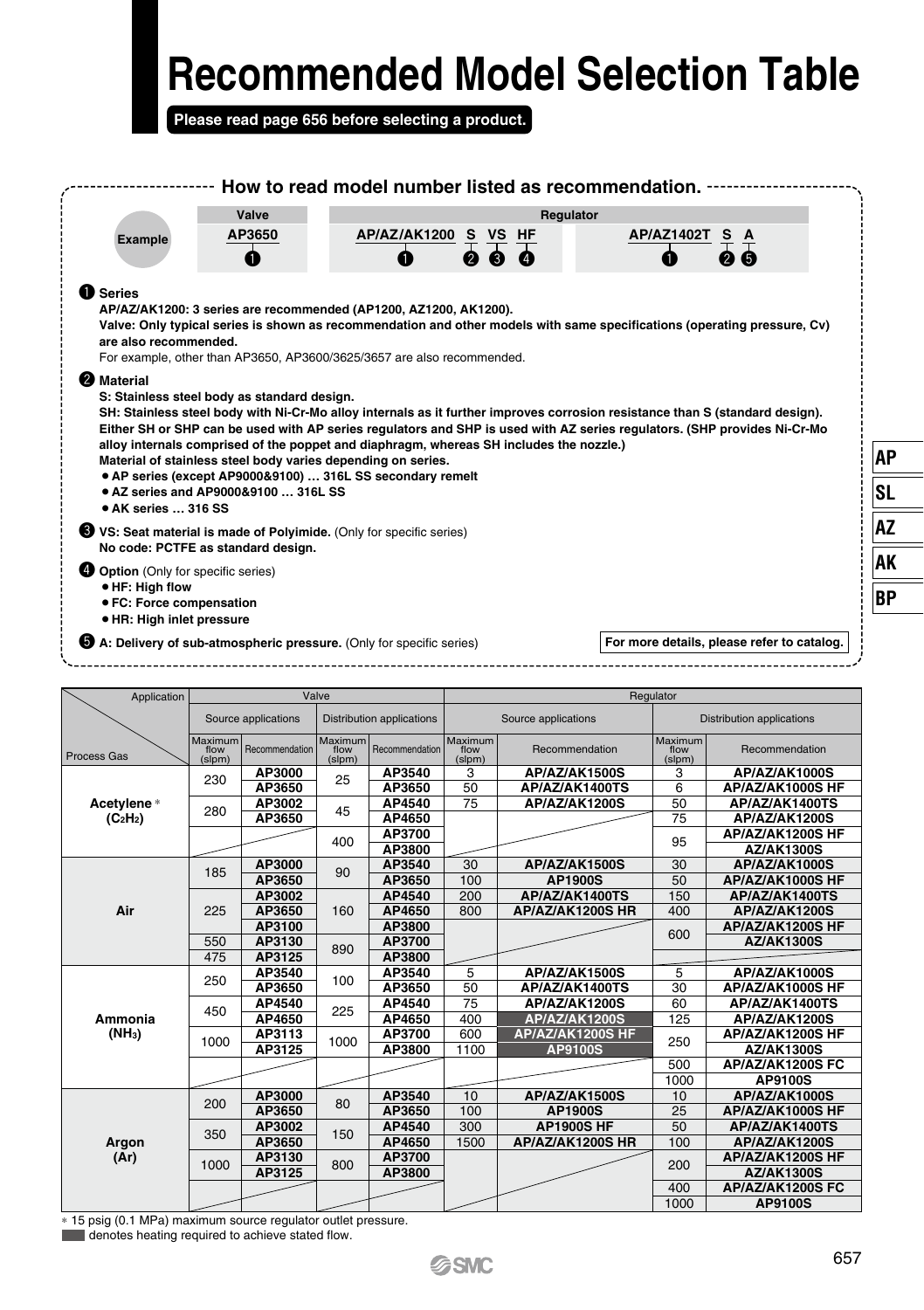#### **Please read page 656 before selecting a product.**

| Application                                     |                           | Valve               |                           |                           | Regulator                 |                                              |                                  |                                        |  |
|-------------------------------------------------|---------------------------|---------------------|---------------------------|---------------------------|---------------------------|----------------------------------------------|----------------------------------|----------------------------------------|--|
|                                                 |                           | Source applications |                           | Distribution applications |                           | Source applications                          | <b>Distribution applications</b> |                                        |  |
| Process Gas                                     | Maximum<br>flow<br>(slpm) | Recommendation      | Maximum<br>flow<br>(slpm) | Recommendation            | Maximum<br>flow<br>(slpm) | Recommendation                               | Maximum<br>flow<br>(slpm)        | Recommendation                         |  |
| Arsine                                          | 140                       | AP3540<br>AP3650    | 55                        | AP3540<br>AP3650          | 5<br>40                   | AP/AZ/AK1500S<br>AP/AZ/AK1400TS              | 5<br>20                          | AP/AZ/AK1000S<br>AP/AZ/AK1000S HF      |  |
| (AsH <sub>3</sub> )                             | 240                       | AP4540<br>AP4650    | 95                        | AP4540<br>AP4650          |                           |                                              |                                  |                                        |  |
|                                                 | 185                       | AP3000              | 90                        | AP3540                    | 15                        | AP/AZ/AK1500S                                | 15                               | <b>AP/AZ/AK1000S</b>                   |  |
| <b>Arsine Mixtures</b><br>(Nitrogen Balance)    |                           | AP3650<br>AP3002    |                           | AP3650<br>AP4540          | 50<br>150                 | AP1900S<br>AP/AZ/AK1400TS                    | 50<br>150                        | AP/AZ/AK1000S HF<br>AP/AZ/AK1400TS     |  |
|                                                 | 225                       | AP3650              | 160                       | AP4650                    |                           |                                              |                                  |                                        |  |
| <b>Boron Trichloride</b><br>(BCI <sub>3</sub> ) | 20                        | AP4540<br>AP4650    | 15                        | AP4540<br>AP4650          | 6                         | AP/AZ/AK1402TSA                              | 0.4<br>6                         | AP/AZ/AK1101SH<br>AP/AZ/AK1402TSA      |  |
|                                                 |                           | AP3000              |                           | AP3540                    | 15                        | AP/AZ/AK1500S                                | 15                               | AP/AZ/AK1000S                          |  |
| <b>Boron Trichloride</b><br><b>Mix</b>          | 185                       | AP3650              | 90                        | AP3650                    | 60                        | AP/AZ/AK1400TS                               | 30                               | AP/AZ/AK1000S HF                       |  |
| (Nitrogen Balance)                              | 225                       | AP3002<br>AP3650    | 160                       | AP4540<br>AP4650          |                           |                                              | 60                               | AP/AZ/AK1400TS                         |  |
|                                                 |                           | AP3000              |                           | AP3540                    | $\overline{5}$            | AP/AZ/AK1500S                                | $\overline{5}$                   | AP/AZ/AK1000S                          |  |
| <b>Boron Trifluoride</b>                        | 115                       | AP3650              | 60                        | AP3650                    | 25                        | AP/AZ/AK1400TS                               | 10                               | AP/AZ/AK1000S HF                       |  |
| (BF <sub>3</sub> )                              | 145                       | AP3002<br>AP3650    | 100                       | AP4540<br>AP4650          |                           |                                              | 25                               | AP/AZ/AK1400TS                         |  |
|                                                 |                           | AP3000              |                           | AP3540                    | $\overline{5}$            | AP/AZ/AK1500S                                | 5                                | AP/AZ/AK1000S                          |  |
| Boron 11<br><b>Trifluoride</b>                  | 115                       | AP3650              | 60                        | AP3650                    | 25                        | AP/AZ/AK1400TS                               | 10                               | AP/AZ/AK1000S HF                       |  |
| (11BF <sub>3</sub> )                            | 145                       | AP3002<br>AP3650    | 100                       | AP4540<br>AP4650          |                           |                                              | $\overline{25}$                  | AP/AZ/AK1400TS                         |  |
| <b>Butadiene</b>                                |                           | AP4540              |                           | AP4540                    | 3                         | <b>AP/AZ1500S</b>                            | 3                                | AP/AZ1000S                             |  |
| $(C_4H_6)$                                      | 60                        | AP4625              | 60                        | AP4625                    | 40                        | AP/AZ1400T                                   | 5                                | <b>AP/AZ1000S HF</b>                   |  |
| n-butane<br>(C <sub>4</sub> H <sub>10</sub> )   | 60                        | AP4540<br>AP4625    | 60                        | AP4540<br>AP4625          | 3<br>40                   | AP/AZ/AK1500S<br>AP/AZ/AK1400T               | 3<br>5                           | AP/AZ/AK1000S<br>AP/AZ/AK1000S HF      |  |
|                                                 |                           | AP3540              |                           | AP3540                    | 3                         | AP/AZ/AK1500S                                | 3                                | AP/AZ/AK1000S                          |  |
| Butene-1                                        | 35<br>65                  | AP3650              | 30                        | AP3650                    | 50                        | AP/AZ/AK1400TS                               | 5                                | AP/AZ/AK1000S HF                       |  |
| $(C_4H_8)$                                      |                           | AP4540<br>AP4650    | 60                        | AP4540<br>AP4650          |                           |                                              |                                  |                                        |  |
|                                                 |                           | AP3000              |                           | AP3540                    | 3                         | AP/AZ/AK1500S                                | 8                                | AP/AZ/AK1000S                          |  |
|                                                 | 500                       | AP3650              | 75                        | AP3650                    | 75                        | AP/AZ/AK1400TS                               | 20                               | AP/AZ/AK1000S HF                       |  |
| <b>Carbon Dioxide</b>                           | 700                       | AP3002<br>AP3650    | 140                       | AP4540<br>AP4650          | 150                       | AP/AZ/AK1200S VS<br><b>OAP/AZ/AK1225S VS</b> | 40<br>100                        | AP/AZ/AK1400TS<br><b>AP/AZ/AK1200S</b> |  |
| (CO <sub>2</sub> )                              | 2500                      | AP3113              | 750                       | AP3700                    | 500                       | @AP/AZ/AK1200S VS HF                         | 160                              | AP/AZ/AK1200S HF                       |  |
|                                                 |                           | AP3125              |                           | AP3800                    | 1000                      | <b>OAP9030S VS</b>                           |                                  | <b>AZ/AK1300S</b>                      |  |
|                                                 |                           |                     |                           |                           |                           | @AP9100S VS                                  | 325<br>800                       | AP/AZ/AK1200S FC<br>AP9100S            |  |
|                                                 | 185                       | AP3000              | 90                        | AP3540                    | 5                         | AP/AZ/AK1500S                                | 5                                | AP/AZ/AK1000S                          |  |
| <b>Carbon Monoxide</b>                          |                           | AP3650              |                           | AP3650                    | 15                        | <b>AP1900S</b>                               | 15                               | AP/AZ/AK1000S HF                       |  |
| (CO)                                            | 225                       | AP3002<br>AP3650    | 160                       | AP4540<br>AP4650          | 50                        | AP/AZ/AK1400TS                               | 50                               | AP/AZ/AK1400TS                         |  |
|                                                 | 115                       | AP3000              | 60                        | AP3540                    | 5                         | <b>AP/AZ1500S</b>                            | 3                                | AP/AZ1000S                             |  |
| <b>Carbonyl fluoride</b>                        |                           | AP3625              |                           | AP3625                    | 25                        | <b>AP/AZ1400TS</b>                           | 10                               | AP/AZ1000S HF                          |  |
| (COF <sub>2</sub> )                             | 200                       | AP3625              | 100                       | AP4540<br>AP4625          |                           |                                              |                                  |                                        |  |
|                                                 | 75                        | AP3540              | 50                        | AP3540                    | 3                         | AP/AZ/AK1500SH                               | 5                                | AP/AZ/AK1000SH                         |  |
|                                                 |                           | AP3650              |                           | AP3650<br>AP4540          | 50<br>75                  | AP/AZ/AK1400TS                               | 15<br>30                         | AP/AZ/AK1000SH HF                      |  |
| Chlorine                                        | 150                       | AP4540<br>AP4650    | 100                       | AP4650                    | 200                       | AP/AZ/AK1200SH<br>AP/AZ/AK1200SH HF          | 75                               | AP/AZ/AK1400TS<br>AP/AZ/AK1200SH       |  |
| (Cl <sub>2</sub> )                              | 300                       | AP3113              | 400                       | AP3700                    |                           |                                              | 125                              | AP/AZ/AK1200SH HF                      |  |
|                                                 |                           | AP3125              |                           | AP3800                    |                           |                                              | 250                              | AZ/AK1300S<br>AP/AZ/AK1200SH FC        |  |
| <b>Chlorine Trifluoride</b>                     |                           | AP4540              |                           | AP4540                    | $\overline{6}$            | AP/AZ/AK1402TSA                              | 0.5                              | AP/AZ/AK1101S                          |  |
| (CIF <sub>3</sub> )                             | 20                        | AP4650              | 15                        | AP4650                    |                           |                                              | 6                                | AP/AZ/AK1402TSA                        |  |
| <b>Diborane Mixtures</b>                        | 185                       | AP3000<br>AP3650    | 90                        | AP3540<br>AP3650          | 5<br>225                  | <b>AP1700S</b><br>AP2700S                    | 10<br>20                         | AP/AZ/AK1000S<br>AP/AZ/AK1000S HF      |  |
| (Nitrogen Balance)                              |                           | AP3002              |                           | AP4540                    |                           |                                              |                                  |                                        |  |
|                                                 | 225                       | AP3650              | 160                       | AP4650                    |                           |                                              |                                  |                                        |  |
| <b>Dichlorosilane</b>                           |                           |                     |                           |                           |                           |                                              |                                  |                                        |  |
| (SiH <sub>2</sub> Cl <sub>2</sub> )             | 20                        | AP4540<br>AP4650    | 20                        | AP4540<br>AP4650          | $\overline{7}$            | AP/AZ1402TSA                                 | $\overline{1}$<br>7              | AP1001S<br>AP/AZ/AK1402TSA             |  |

 denotes heating required to achieve stated flow. Please read page 657 regarding how to read model number listed as recommendation.

If ① and ② are indicated in front of a model number, it means two stage<br>regulation is required. The two regulators are in series with ① listed as<br>the first stage and ② listed as the second stage.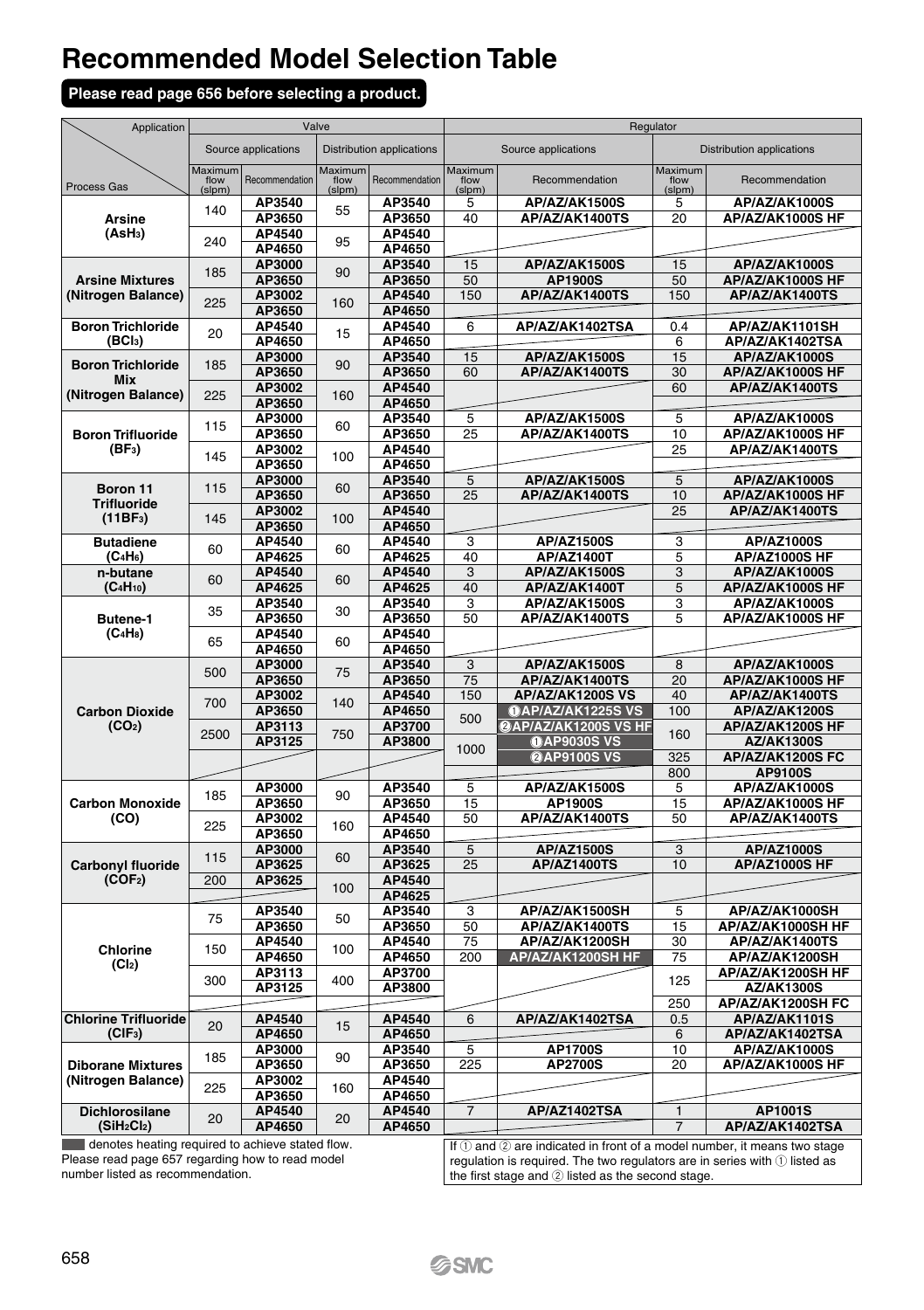#### **Please read page 656 before selecting a product.**

| Application                                           |                           | Valve            |                           |                  | Regulator                 |                                       |                                  |                                          |  |
|-------------------------------------------------------|---------------------------|------------------|---------------------------|------------------|---------------------------|---------------------------------------|----------------------------------|------------------------------------------|--|
|                                                       | Source applications       |                  | Distribution applications |                  |                           | Source applications                   | <b>Distribution applications</b> |                                          |  |
| Process Gas                                           | Maximum<br>flow<br>(slpm) | Recommendation   | Maximum<br>flow<br>(slpm) | Recommendation   | Maximum<br>flow<br>(slpm) | Recommendation                        | Maximum<br>flow<br>(slpm)        | Recommendation                           |  |
| Diethyltelluride                                      | 70                        | AP3000<br>AP3650 | 35                        | AP3540<br>AP3650 | 3<br>5                    | AP/AZ/AK1500S<br><b>AP1900S</b>       | 3<br>5                           | AP/AZ/AK1000S<br>AP/AZ/AK1000S HF        |  |
| $(Te(C2H5)2)$                                         | 85                        | AP3002<br>AP3650 | 60                        | AP4540<br>AP4650 | 25                        | AP/AZ/AK1400TS                        | $\overline{25}$                  | AP/AZ/AK1400TS                           |  |
|                                                       | 140                       | AP3000<br>AP3625 | 55                        | AP3540<br>AP3625 | 3<br>50                   | AP/AZ/AK1500S                         | 3<br>$\overline{6}$              | AP/AZ/AK1000S                            |  |
| Vinylidene fluoride<br>$(C_2H_2F_2)$                  | 200                       | AP3625           | 100                       | AP4540           | 75                        | AP/AZ/AK1400TS<br>AP/AZ/AK1200S       | 50                               | AP/AZ/AK1000S HF<br>AP/AZ/AK1400TS       |  |
|                                                       |                           | AP4540           |                           | AP4625<br>AP4540 | 3                         | AP/AZ/AK1500S                         | 75<br>$\overline{3}$             | AP/AZ/AK1200S<br>AP/AZ/AK1000S           |  |
| Dimethylsilane<br>$(C_2SiH_8)$                        | 14                        | AP4650<br>AP3700 | 7                         | AP4650<br>AP3700 | 50<br>75                  | AP/AZ/AK1400TS<br>AP/AZ/AK1200S       | 50<br>75                         | AP/AZ/AK1400TS<br>AP/AZ/AK1200S          |  |
|                                                       | 150                       | AP3800           | 75                        | AP3800           |                           |                                       |                                  |                                          |  |
| <b>Disilane</b><br>(Si <sub>2</sub> H <sub>6</sub> )  | 14                        | AP4540<br>AP4650 | $\overline{7}$            | AP4540<br>AP4650 | $\mathbf{1}$<br>7         | AP/AZ/AK1000S<br>AP/AZ/AK1402TSA      | $\mathbf{1}$<br>7                | AP/AZ/AK1000S<br>AP/AZ/AK1402TSA         |  |
| <b>Ethylene</b>                                       | 380                       | AP3000<br>AP3650 | 90                        | AP3540<br>AP3650 | 3<br>50                   | AP/AZ/AK1500S<br>AP/AZ/AK1400TS       | 3<br>5                           | AP/AZ/AK1000S<br>AP/AZ/AK1000S HF        |  |
| (C <sub>2</sub> H <sub>4</sub> )                      | 485                       | AP3002<br>AP3650 | 160                       | AP4540<br>AP4650 | 75                        | AP/AZ/AK1200S                         | 50<br>75                         | AP/AZ/AK1400TS<br>AP/AZ/AK1200S          |  |
| Fluorine(F <sub>2</sub> )                             | 10                        | AP3200           | 10                        | AP3200           |                           | <b>Consult Factory</b>                |                                  | <b>Consult Factory</b>                   |  |
| <b>Fluorine Mixtures</b>                              | 185                       | AP3000<br>AP3650 | 90                        | AP3540<br>AP3650 | 5<br>25                   | AP/AZ/AK1500SH<br>AP/AZ/AK1400TS      | 5<br>10                          | AP/AZ/AK1000SH<br>AP/AZ/AK1000SH HF      |  |
| (10 %, 3.4 MPa)<br>(Nitrogen Balance)                 | 225                       | AP3002           | 160                       | AP4540           |                           |                                       | 25                               | AP/AZ/AK1400TS                           |  |
|                                                       | 10                        | AP3650<br>AP3540 | $\overline{4}$            | AP4650<br>AP3540 | $\overline{1}$            | AP/AZ/AK1000S                         | $\overline{1}$                   | AP/AZ/AK1000S                            |  |
| Germane<br>(GeH <sub>4</sub> )                        |                           | AP3650<br>AP4540 |                           | AP3650<br>AP4540 | $\overline{7}$            | AP/AZ/AK1402TSA                       | $\overline{7}$                   | AP/AZ/AK1402TSA                          |  |
|                                                       | 18                        | AP4650           | $\overline{7}$            | AP4650           |                           |                                       |                                  |                                          |  |
| <b>Germane Mixtures</b>                               | 185                       | AP3000<br>AP3650 | 90                        | AP3540<br>AP3650 | 10<br>20                  | AP/AZ/AK1500S<br><b>AP1900S</b>       | 10<br>20                         | AP/AZ/AK1000S<br>AP/AZ/AK1000S HF        |  |
| (Nitrogen Balance)                                    | 225                       | AP3002<br>AP3650 | 160                       | AP4540<br>AP4650 | 50                        | AP/AZ/AK1400TS                        | 50                               | AP/AZ/AK1400TS                           |  |
| <b>Halocarbon 12</b>                                  | 55                        | AP4540           | 40                        | AP4540           | 3                         | AP/AZ/AK1500S                         | 3                                | AP/AZ/AK1000S                            |  |
| (CCl <sub>2</sub> F <sub>2</sub> )                    |                           | AP4650           |                           | AP4650           | 50                        | AP/AZ/AK1400TS                        | 5<br>50                          | AP/AZ/AK1000S HF<br>AP/AZ/AK1400TS       |  |
| Halocarbon 12B2<br>(CBr <sub>2</sub> F <sub>2</sub> ) | 15                        | AP4540<br>AP4650 | 15                        | AP4540<br>AP4650 | $\overline{5}$            | AP/AZ1400TSA                          | 0.5<br>5                         | AP/AZ1101S<br>AP/AZ1402TSA               |  |
|                                                       | 140                       | AP3000           | 40                        | AP3540           | 3                         | AP/AZ/AK1500S                         | 3                                | AP/AZ/AK1000S                            |  |
| <b>Halocarbon 13</b><br>(CCIF <sub>3</sub> )          | 170                       | AP3650<br>AP3002 | 70                        | AP3650<br>AP4540 | 50                        | AP/AZ/AK1400TS                        | 5<br>50                          | AP/AZ/AK1000S HF<br>AP/AZ/AK1400TS       |  |
|                                                       |                           | AP3650<br>AP3540 |                           | AP4650<br>AP3540 | 3                         | AP/AZ/AK1500S                         | 3                                | AP/AZ/AK1000S                            |  |
| Halocarbon 13B1                                       | 110                       | AP3650           | 35                        | AP3650           | 50                        | AP/AZ/AK1400TS                        | $\overline{5}$                   | AP/AZ/AK1000S HF                         |  |
| (CBrF <sub>3</sub> )                                  | 190                       | AP4540<br>AP4650 | 65                        | AP4540<br>AP4650 |                           |                                       | 50                               | AP/AZ/AK1400TS                           |  |
|                                                       | 10                        | AP3000<br>AP3650 | 50                        | AP3540<br>AP3650 | 10<br>40                  | AP/AZ/AK1500S<br>AP1900S              | 5<br>15                          | AP/AZ/AK1000S<br>AP/AZ/AK1000S HF        |  |
| <b>Halocarbon 14</b>                                  | 200                       | AP3002<br>AP3650 | 100                       | AP4540<br>AP4650 | 80<br>500                 | <b>AP1900S HF</b><br>AP/AZ/AK1200S HR | 30<br>60                         | AP/AZ/AK1400TS<br><b>AP/AZ/AK1200S</b>   |  |
| (CF <sub>4</sub> )                                    | 600                       | AP3130           | 500                       | AP3700           |                           |                                       | 100                              | AP/AZ/AK1200S HF                         |  |
|                                                       |                           | AP3125           |                           | AP3800           |                           |                                       | 250                              | AZ/AK1300<br>AP/AZ/AK1200S FC            |  |
|                                                       |                           |                  |                           |                  | $\overline{5}$            |                                       | 500                              | <b>AP9100S</b>                           |  |
| <b>Halocarbon 21</b><br>(CHCI <sub>2</sub> F)         | 25                        | AP4540<br>AP4650 | 15                        | AP4540<br>AP4650 |                           | AP/AZ/AK1402TSA                       | 0.5                              | AP/AZ1101S<br><b>AP1001S</b>             |  |
|                                                       |                           | AP3000           | 145                       | AP3540           | 10                        | AP/AZ/AK1500S                         | 5<br>10                          | AP/AZ/AK1402TSA<br>AP/AZ/AK1000S         |  |
| <b>Halocarbon 23</b><br>(CHF <sub>3</sub> )           | 115                       | AP3650<br>AP3002 |                           | AP3650<br>AP4540 | 50                        | AP/AZ/AK1400TS                        | 20<br>50                         | AP/AZ/AK1000S HF<br>AP/AZ/AK1400TS       |  |
|                                                       | 140                       | AP3650           | 250                       | AP4650           |                           |                                       |                                  |                                          |  |
| <b>Halocarbon 32</b>                                  | 140                       | AP3000<br>AP3650 | 55                        | AP3540<br>AP3650 | 3<br>50                   | AP/AZ/AK1500S<br>AP/AZ/AK1400TS       | 3<br>6                           | <b>AP/AZ/AK1000S</b><br>AP/AZ/AK1000S HF |  |
| (CH <sub>2</sub> F <sub>2</sub> )                     | 175                       | AP3002<br>AP3650 | 100                       | AP4540<br>AP4650 | 75                        | AP/AZ/AK1200S                         | 50<br>75                         | AP/AZ/AK1400TS<br>AP/AZ/AK1200S          |  |
|                                                       |                           |                  |                           |                  |                           |                                       |                                  |                                          |  |

**BP**

denotes heating required to achieve stated flow. Please read page 657 regarding how to read model number listed as recommendation.

If  $\overline{0}$  and  $\overline{2}$  are indicated in front of a model number, it means two stage regulation is required. The two regulators are in series with  $\bigcirc$  listed as the first stage and  $@$  listed as the second stage.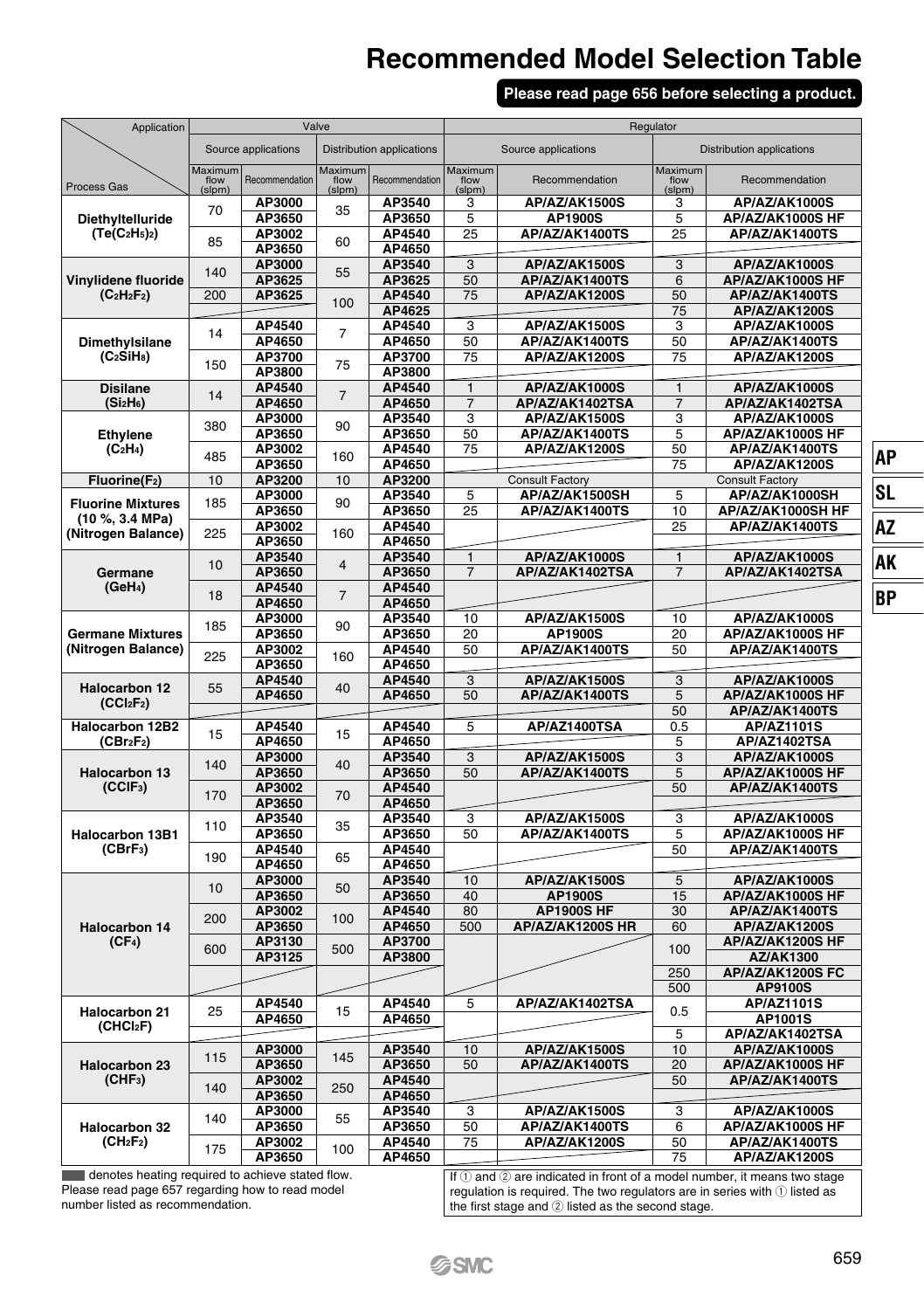#### **Please read page 656 before selecting a product.**

| Application                                                | Valve                     |                     |                           |                           | Regulator                 |                                        |                           |                                    |
|------------------------------------------------------------|---------------------------|---------------------|---------------------------|---------------------------|---------------------------|----------------------------------------|---------------------------|------------------------------------|
|                                                            |                           | Source applications |                           | Distribution applications |                           | Source applications                    |                           | <b>Distribution applications</b>   |
| Process Gas                                                | Maximum<br>flow<br>(slpm) | Recommendation      | Maximum<br>flow<br>(slpm) | Recommendation            | Maximum<br>flow<br>(slpm) | Recommendation                         | Maximum<br>flow<br>(slpm) | Recommendation                     |
| <b>Halocarbon 114</b>                                      | 30                        | AP4540              | 25                        | AP4540                    | 7                         | AP/AZ/AK1402TSA                        | 0.5                       | AP/AZ/AK1101S                      |
| $(C_2Cl_2F_4)$                                             |                           | AP4650              |                           | AP4650                    |                           |                                        | 1                         | AP/AZ/AK1000S                      |
|                                                            |                           |                     |                           |                           |                           |                                        | 7                         | AP/AZ/AK1402TSA                    |
|                                                            | 60                        | AP4540              | 40                        | AP4540                    | $\overline{\overline{3}}$ | AP/AZ/AK1500S                          | $\overline{3}$            | AP/AZ/AK1000S                      |
| <b>Halocarbon 115</b>                                      |                           | AP4650              |                           | AP4650                    | 50                        | AP/AZ/AK1400TS                         | 5                         | AP/AZ/AK1000S HF                   |
| $(C_2CIF_5)$                                               |                           |                     |                           |                           | 75                        | AP/AZ/AK1200S                          | 50                        | AP/AZ/AK1400TS                     |
|                                                            |                           |                     |                           |                           |                           |                                        | 75                        | AP/AZ/AK1200S                      |
|                                                            | 60                        | AP3000<br>AP3650    | 40                        | AP3540<br>AP3650          | 3<br>50                   | AP/AZ/AK1500S                          | 3<br>10                   | AP/AZ/AK1000S<br>AP/AZ/AK1000S HF  |
|                                                            |                           | AP3002              |                           | AP4540                    | 75                        | AP/AZ/AK1400TS<br><b>AP/AZ/AK1200S</b> | 25                        | AP/AZ/AK1400TS                     |
| Halocarbon 116                                             | 100                       | AP3650              | 80                        | AP4650                    | 125                       | AP/AZ/AK1200S HF                       | 50                        | AP/AZ/AK1200S                      |
| $(C_2F_6)$                                                 |                           | AP3113              |                           | AP3700                    |                           |                                        |                           | AP/AZ/AK1200S HF                   |
|                                                            | 275                       | AP3125              | 400                       | AP3800                    |                           |                                        | 90                        | AZ/AK1300                          |
|                                                            |                           |                     |                           |                           |                           |                                        | 175                       | AP/AZ/AK1200S FC                   |
|                                                            |                           |                     |                           |                           |                           |                                        | 450                       | AP9100S                            |
|                                                            |                           | AP4540              |                           | AP4540                    | $\overline{3}$            | AP/AZ/AK1500S                          | 3                         | AP/AZ/AK1000S                      |
| Halocarbon 125                                             | 180                       | AP4650              | 70                        | AP4650                    | 25                        | AP/AZ/AK1400TS                         | 5                         | AP/AZ/AK1000S HF                   |
| (C <sub>2</sub> HF <sub>5</sub> )                          |                           |                     |                           |                           | 75                        | AP/AZ/AK1200S                          | 25                        | AP/AZ/AK1400TS                     |
|                                                            |                           |                     |                           |                           |                           |                                        | 75                        | AP/AZ/AK1200S                      |
|                                                            |                           | AP4540              |                           | AP4540                    | 3                         | AP/AZ/AK1500S                          | 3                         | AP/AZ/AK1000S                      |
| <b>Halocarbon 134A</b>                                     | 55                        | AP4650              | 40                        | AP4650                    | 50                        | AP/AZ/AK1400TS                         | 5                         | AP/AZ/AK1000S HF                   |
| $(C2H2F4)$                                                 |                           | AP3100              |                           | AP3800                    | 75                        | AP/AZ/AK1200S                          | 50                        | AP/AZ/AK1400TS                     |
|                                                            | 350                       | AP3700              | 230                       | AP3700                    |                           |                                        | 75                        | AP/AZ/AK1200S                      |
|                                                            |                           | AP3800<br>AP3540    |                           | AP3800                    | 3                         | AP/AZ/AK1500S                          |                           | AP/AZ/AK1000S                      |
|                                                            | 35                        | AP3650              | 20                        | AP3540<br>AP3650          | 50                        | AP/AZ/AK1400TS                         | 3<br>5                    | AP/AZ/AK1000S HF                   |
| <b>Halocarbon R218</b><br>(C <sub>3</sub> F <sub>8</sub> ) |                           | AP4540              |                           | AP4540                    | 75                        | AP/AZ/AK1200S                          | 50                        | AP/AZ/AK1400TS                     |
|                                                            | 60                        | AP4650              | 40                        | AP4650                    |                           |                                        | 75                        | AP/AZ/AK1200S                      |
| <b>Halocarbon C318</b>                                     |                           | AP4540              |                           | AP4540                    | 6                         | AP/AZ/AK1402TSA                        | 1                         | AP/AZ/AK1101S                      |
| $(C_4F_8)$                                                 | 25                        | AP4650              | 20                        | AP4650                    |                           |                                        | 6                         | AP/AZ/AK1402TSA                    |
|                                                            |                           | AP3000              |                           | AP3540                    | 125                       | AP/AZ/AK1500S                          | 65                        | <b>AP/AZ/AK1000S</b>               |
|                                                            | 750                       | AP3650              | 250                       | AP3650                    | 500                       | AP1900S                                | 125                       | AP/AZ/AK1000S HF                   |
|                                                            | 1000                      | AP3002              | 450                       | AP4540                    | 625                       | <b>AP1900S HF</b>                      | 275                       | AP/AZ/AK1400TS                     |
| Helium                                                     |                           | AP3650              |                           | AP4650                    | 2000                      | AP/AZ/AK1200S HR                       | 625                       | AP/AZ/AK1200S                      |
| (He)                                                       | 2500                      | AP3130              | 2500                      | AP3700                    |                           |                                        | 900                       | AP/AZ/AK1200S HF                   |
|                                                            |                           | AP3125              |                           | AP3800                    |                           |                                        |                           | AZ/AK1300                          |
|                                                            |                           |                     |                           |                           |                           |                                        | 1200<br>2500              | AP/AZ/AK1200S FC<br><b>AP9100S</b> |
| Hexafluoropropane                                          |                           | AP4540              |                           | AP4540                    | 6                         | AP/AZ/AK1402TSA                        | 6                         | AP/AZ/AK1402TSA                    |
| $(C3H2F6)$                                                 | 20                        | AP4625              | 15                        | AP4625                    |                           |                                        |                           |                                    |
|                                                            |                           | AP4540              |                           | AP4540                    | 3                         | AP/AZ/AK1500S                          | 3                         | AP/AZ/AK1000S                      |
| Hexafluoropropylene                                        | 60                        | AP4625              | 40                        | AP4625                    | 50                        | AP/AZ/AK1400TS                         | 5                         | AP/AZ/AK1000S HF                   |
| (C <sub>3</sub> F <sub>6</sub> )                           |                           |                     |                           |                           | 75                        | AP/AZ/AK1200S                          | 50                        | AP/AZ/AK1400TS                     |
|                                                            |                           |                     |                           |                           |                           |                                        | 75                        | AP/AZ/AK1200S                      |
|                                                            | 800                       | AP3000              | 300                       | AP3540                    | 125                       | AP/AZ/AK1500S                          | 65                        | AP/AZ/AK1000S                      |
|                                                            |                           | AP3650              |                           | AP3650                    | 500                       | AP1900S                                | 125                       | AP/AZ/AK1000S HF                   |
|                                                            | 1600                      | AP3002              | 600                       | AP4540                    | 625                       | <b>AP1900S HF</b>                      | 275                       | AP/AZ/AK1400TS                     |
| Hydrogen                                                   |                           | AP3650              |                           | AP4650                    | 900                       | <b>AP2700S</b>                         | 625                       | AP/AZ/AK1200S                      |
| (H <sub>2</sub> )                                          | 3000                      | AP3130              | 3000                      | AP3700                    | 1200                      | AP/AZ/AK1200S HR                       | 900                       | AP/AZ/AK1200S HF                   |
|                                                            |                           | AP3125              |                           | AP3800                    |                           |                                        | 1200                      | AZ/AK1300S<br>AP/AZ/AK1200S FC     |
|                                                            |                           |                     |                           |                           |                           |                                        | 3000                      | AP9100S                            |
|                                                            |                           | AP3000              |                           | AP3540                    | $\mathbf{1}$              | AP/AZ/AK1500SH                         | 1                         | AP/AZ/AK1000SH                     |
| <b>Hydrogen Bromide</b><br>(HBr)                           | 155                       | AP3650              | 55                        | AP3650                    | 30                        | AP/AZ/AK1400TS                         | $\overline{2}$            | AP/AZ/AK1000SH HF                  |
|                                                            |                           | AP3002              |                           | AP4540                    | 50                        | AP/AZ/AK1200SH                         | 30                        | AP/AZ/AK1400TS                     |
|                                                            | 190                       | AP3650              | 95                        | AP4650                    |                           |                                        | 50                        | AP/AZ/AK1200SH                     |
|                                                            | 350                       | AP3000              | 75                        | AP3540                    | $\overline{2}$            | AP/AZ/AK1500SH                         | 8                         | AP/AZ/AK1000SH                     |
|                                                            |                           | AP3650              |                           | AP3650                    | 90                        | AP/AZ/AK1400TS                         | 20                        | AP/AZ/AK1000SH HF                  |
|                                                            | 500                       | AP3002              | 150                       | AP4540                    | 150                       | AP/AZ/AK1200SH                         | $\overline{40}$           | AP/AZ/AK1400TS                     |
| <b>Hydrogen Chloride</b>                                   |                           | AP3650              |                           | AP4650                    | 600                       | <b>OAP1225SH</b>                       | 85                        | AP/AZ/AK1200SH                     |
| (HCI)                                                      | 2000                      | AP3113              | 850                       | AP3700                    |                           | @AP1210SH HF                           | 160                       | AP/AZ/AK1200SH HF                  |
|                                                            |                           | AP3125              |                           | AP3800                    | 2000                      | <b>OAP9030S</b>                        |                           | <b>AZ/AK1300S</b>                  |
|                                                            |                           |                     |                           |                           |                           | <b>@AP9110S</b>                        | 300<br>800                | AP/AZ/AK1200SH FC<br>AP9100S       |
|                                                            |                           |                     |                           |                           |                           |                                        |                           |                                    |

denotes heating required to achieve stated flow. Please read page 657 regarding how to read model number listed as recommendation.

If  $\left( i\right)$  and  $\left( 2\right)$  are indicated in front of a model number, it means two stage regulation is required. The two regulators are in series with  $\mathbb D$  listed as the first stage and  $\oslash$  listed as the second stage.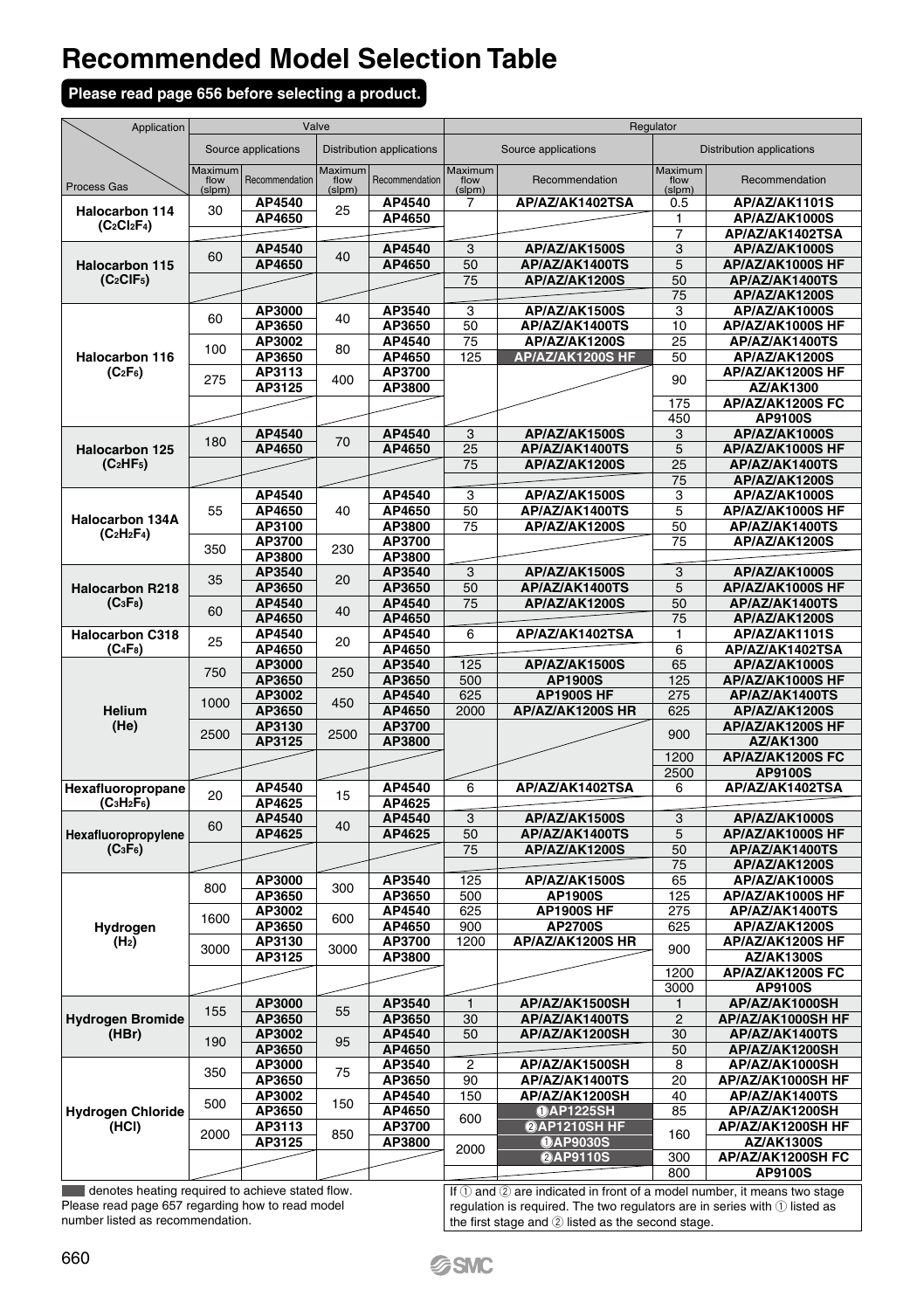#### **Please read page 656 before selecting a product.**

| Application                                         | Valve                     |                     |                           |                           |                           | Regulator                       |                           |                                           |  |  |
|-----------------------------------------------------|---------------------------|---------------------|---------------------------|---------------------------|---------------------------|---------------------------------|---------------------------|-------------------------------------------|--|--|
|                                                     |                           | Source applications |                           | Distribution applications |                           | Source applications             |                           | <b>Distribution applications</b>          |  |  |
| Process Gas                                         | Maximum<br>flow<br>(slpm) | Recommendation      | Maximum<br>flow<br>(slpm) | Recommendation            | Maximum<br>flow<br>(slpm) | Recommendation                  | Maximum<br>flow<br>(slpm) | Recommendation                            |  |  |
| <b>Hydrogen Chloride</b>                            | 210                       | AP3000              | 105                       | AP3540                    | 10                        | AP/AZ/AK1500SH                  | 10                        | AP/AZ/AK1000SH                            |  |  |
| <b>Mixtures</b>                                     |                           | AP3650<br>AP3002    |                           | AP3650<br>AP4540          | 20<br>40                  | AP1900SH<br>AP/AZ/AK1400TS      | 20<br>40                  | AP/AZ/AK1000SH HF<br>AP/AZ/AK1400TS       |  |  |
| (Nitrogen Balance)                                  | 265                       | AP3650              | 190                       | AP4650                    |                           |                                 |                           |                                           |  |  |
| <b>Hydrogen Fluoride</b><br>(HF)                    | 20                        | AP4540<br>AP4650    | 20                        | AP4540<br>AP4650          | 5                         | AP/AZ/AK1402TSA                 | 5                         | AP/AZ/AK1402TSA                           |  |  |
| <b>Hydrogen Selenide</b>                            | 125                       | AP3540<br>AP3650    | 55                        | AP3540<br>AP3650          | $\overline{5}$<br>40      | AP/AZ/AK1500S<br>AP/AZ/AK1400TS | $\overline{5}$<br>20      | <b>AP/AZ/AK1000S</b><br>AAP/AZ/AK1000S HF |  |  |
| (H <sub>2</sub> Se)                                 | 215                       | AP4540              | 95                        | AP4540                    |                           |                                 | 40                        | AP/AZ/AK1400TS                            |  |  |
|                                                     |                           | AP4650<br>AP3000    |                           | AP4650<br>AP3540          | 10                        | AP/AZ/AK1500S                   | 10                        | AP/AZ/AK1000S                             |  |  |
| <b>Hydrogen Selenide</b>                            | 185                       | AP3650              | 90                        | AP3650                    | 20                        | AP1900S                         | $\overline{20}$           | AP/AZ/AK1000S HF                          |  |  |
| <b>Mixtures</b><br>(Nitrogen Balance)               | 225                       | AP3002              |                           | AP4540                    | 50                        | AP/AZ/AK1400TS                  | 50                        | AP/AZ/AK1400TS                            |  |  |
|                                                     |                           | AP3650              | 160                       | AP4650                    |                           |                                 |                           |                                           |  |  |
|                                                     | 210                       | AP3000              | 80                        | AP3540                    | 5                         | AP/AZ/AK1500S                   | 5                         | AP/AZ/AK1000S                             |  |  |
| <b>Hydrogen Sulfide</b><br>(H <sub>2</sub> S)       |                           | AP3650<br>AP3002    |                           | AP3650<br>AP4540          | 40                        | AP/AZ/AK1400TS                  | 10<br>40                  | AP/AZ/AK1000S HF<br>AP/AZ/AK1400TS        |  |  |
|                                                     | 260                       | AP3650              | 140                       | AP4650                    |                           |                                 |                           |                                           |  |  |
|                                                     | 105                       | AP3000              | 50                        | AP3540                    | 20                        | AP/AZ/AK1500S                   | 20                        | AP/AZ/AK1000S                             |  |  |
| Krypton                                             |                           | AP3650              |                           | AP3650                    | 60                        | AP/AZ/AK1400TS                  | 30                        | AP/AZ/AK1000S HF                          |  |  |
| (Kr)                                                | 130                       | AP3002<br>AP3650    | 90                        | AP4540<br>AP4650          |                           |                                 | 60                        | AP/AZ/AK1400TS                            |  |  |
|                                                     |                           | AP3000              |                           | AP3540                    | 10                        | AP/AZ/AK1500S                   | 10                        | AP/AZ/AK1000S                             |  |  |
| <b>Methane</b>                                      | 245                       | AP3650              | 120                       | AP3650                    | 20                        | AP1900S                         | 20                        | AP/AZ/AK1000S HF                          |  |  |
| (CH <sub>4</sub> )                                  | 295                       | AP3002              | 210                       | AP4540                    | 40                        | AP/AZ/AK1400TS                  | 40                        | AP/AZ/AK1400TS                            |  |  |
|                                                     |                           | AP3650<br>AP3540    |                           | AP4650<br>AP3540          | $\overline{3}$            | AP/AZ/AK1500S                   | 3                         | AP/AZ/AK1000S                             |  |  |
| <b>Methanol</b>                                     | 40                        | AP3650              | 25                        | AP3650                    | 50                        | AP/AZ/AK1400TS                  | 5                         | AP/AZ/AK1000S HF                          |  |  |
| (CH <sub>3</sub> OH)                                | 70                        | AP4540              | 40                        | AP4540                    |                           |                                 |                           |                                           |  |  |
|                                                     |                           | AP4650              |                           | AP4650                    |                           |                                 |                           |                                           |  |  |
| <b>Methvl bromide</b><br>(CH <sub>3</sub> Br)       | 25                        | AP4540<br>AP4625    | 15                        | AP4540<br>AP4625          | $\overline{5}$            | AP/AZ1402TSA                    | 5                         | AP/AZ1402TSA                              |  |  |
| <b>Methyl Chloride</b>                              | 60                        | AP4540              | 45                        | AP4540                    | 1                         | AP/AZ/AK1000S                   | 10                        | AP/AZ/AK1402TSA                           |  |  |
| (CH <sub>3</sub> Cl)                                |                           | AP4650              |                           | AP4650                    | 10                        | AP/AZ/AK1402TSA                 |                           |                                           |  |  |
|                                                     | 200                       | AP3540<br>AP3650    | 70                        | AP3540<br>AP3650          | 3<br>50                   | AP/AZ/AK1500S<br>AP/AZ/AK1400TS | 3<br>$\overline{5}$       | AP/AZ/AK1000S<br>AP/AZ/AK1000S HF         |  |  |
| Methylsilane<br>(CH <sub>3</sub> SiH <sub>3</sub> ) |                           | AP4540              |                           | AP4540                    | 75                        | AP/AZ/AK1200S                   | 50                        | AP/AZ/AK1400TS                            |  |  |
|                                                     | 350                       | AP4650              | 120                       | AP4650                    |                           |                                 | 75                        | AP/AZ/AK1200S                             |  |  |
|                                                     | 400                       | AP3000              | 120                       | AP3540                    | 5                         | AP/AZ/AK1500S                   | 5                         | AP/AZ/AK1000S                             |  |  |
| <b>Methyl Fluoride</b>                              |                           | AP3650              |                           | AP3650                    | 50                        | AP/AZ/AK1400TS                  | 10                        | AP/AZ/AK1000S HF                          |  |  |
| (CH <sub>3</sub> F)                                 | 490                       | AP3002<br>AP3650    | 200                       | AP4540<br>AP4650          |                           |                                 | 50                        | AP/AZ/AK1400TS                            |  |  |
|                                                     |                           | AP3000              |                           | AP3540                    | 20                        | AP/AZ/AK1500S                   | 20                        | AP/AZ/AK1000S                             |  |  |
| Neon                                                | 215                       | AP3650              | 110                       | AP3650                    | 40                        | AP1900S                         | 40                        | AP/AZ/AK1000S HF                          |  |  |
| (Ne)                                                | 260                       | AP3002              | 190                       | AP4540                    | 300                       | AP/AZ/AK1200S HF                | 100                       | AP/AZ/AK1400TS                            |  |  |
|                                                     |                           | AP3650<br>AP3000    |                           | AP4650<br>AP3540          | 50                        | AP/AZ/AK1500S                   | 25                        | AP/AZ/AK1000S                             |  |  |
|                                                     | 250                       | AP3650              | 100                       | AP3650                    | 200                       | <b>AP1900S</b>                  | 50                        | AP/AZ/AK1000S HF                          |  |  |
|                                                     | 400                       | AP3002              | 200                       | AP4540                    | 250                       | <b>AP1900S HF</b>               | 150                       | AP/AZ/AK1400TS                            |  |  |
| Nitrogen                                            |                           | AP3650              |                           | AP4650                    | 350                       | AP2700                          | 250                       | AP/AZ/AK1200S                             |  |  |
| $(N_2)$                                             | 1000                      | AP3130<br>AP3125    | 1000                      | AP3700<br>AP3800          | 1000                      | AP/AZ/AK1200S HR                | 300                       | AP/AZ/AK1200S HF                          |  |  |
|                                                     |                           |                     |                           |                           |                           |                                 | 400                       | <b>AZ/AK1300S</b><br>AP/AZ/AK1200S FC     |  |  |
|                                                     |                           |                     |                           |                           |                           |                                 | 1000                      | AP9100S                                   |  |  |
|                                                     | 75                        | AP3000              | 60                        | AP3540                    | 5                         | AP/AZ1500S                      | 6                         | <b>AP/AZ1000S</b>                         |  |  |
|                                                     |                           | AP3650              |                           | AP3650                    | 60                        | <b>AP/AZ1400TS</b>              | 15                        | AP/AZ1000S HF                             |  |  |
| Nitrogen Trifluoride                                | 100                       | AP3002<br>AP3650    | 110                       | AP4540<br>AP4650          | 150                       | <b>AP/AZ1400TS</b><br>AP2700S   | 30<br>75                  | AP/AZ1400TS<br>AP/AZ1200S                 |  |  |
| $(NF_3)$                                            |                           | AP3130              |                           | AP3700                    | 400                       | <b>AP/AZ1200S HR</b>            |                           | AP/AZ1200S HF                             |  |  |
|                                                     | 350                       | AP3125              | 500                       | AP3800                    | 1000                      | <b>OAP9030</b>                  | 125                       | AZ1300S                                   |  |  |
|                                                     |                           |                     |                           |                           |                           | <b>@AP9110</b>                  | 250                       | AP/AZ1200S FC                             |  |  |
| سيمان ال                                            |                           |                     | - 1 - 1 -                 |                           |                           |                                 | 600                       | AP9100S                                   |  |  |

 denotes heating required to achieve stated flow. Please read page 657 regarding how to read model number listed as recommendation.

If  $(1)$  and  $(2)$  are indicated in front of a model number, it means two stage regulation is required. The two regulators are in series with  $\bigcirc$  listed as the first stage and  $\oslash$  listed as the second stage.

**SL AZ AK BP**

**AP**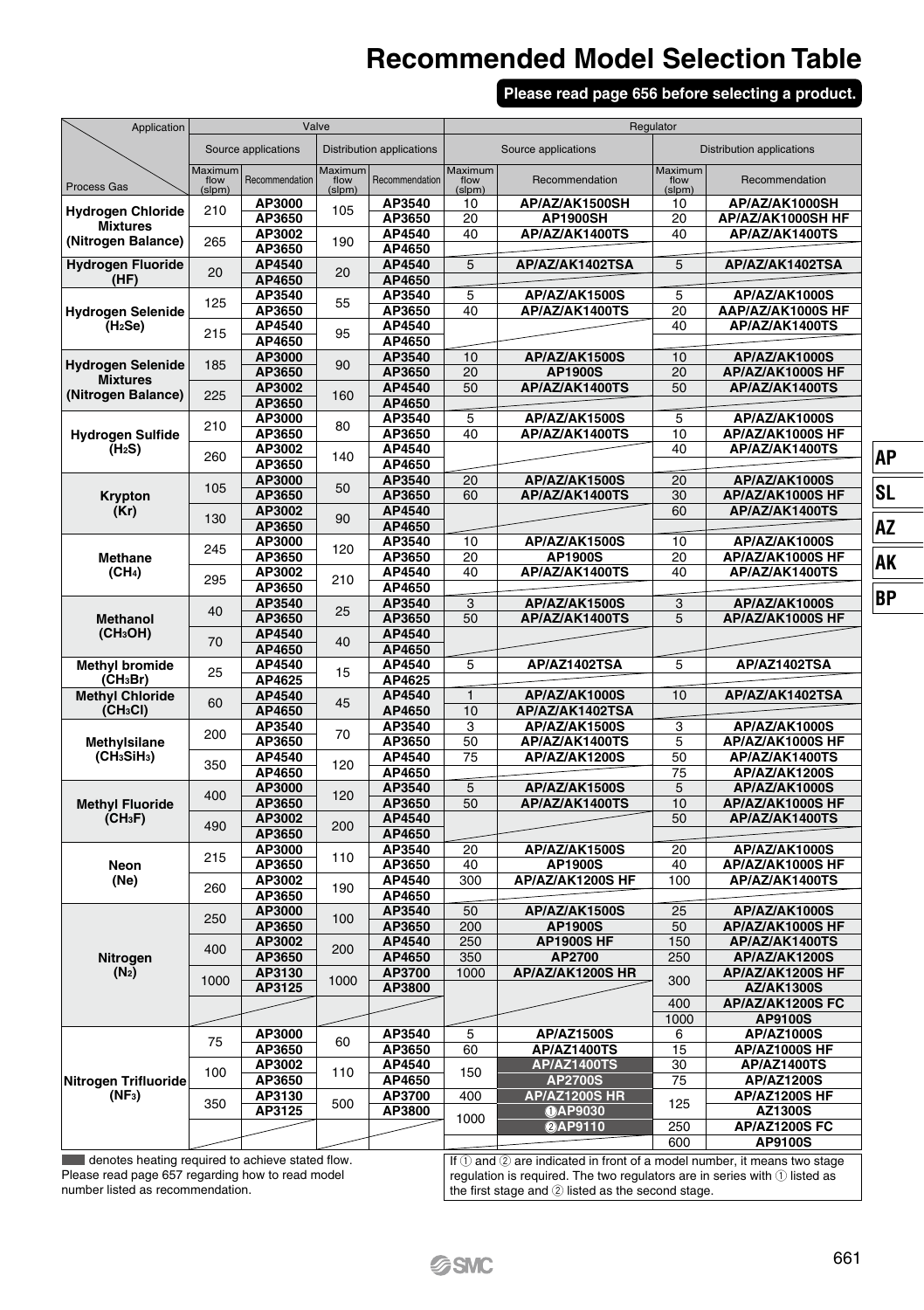#### **Please read page 656 before selecting a product.**

| Application                      | Valve                     |                     |                           |                                  | Regulator                 |                                       |                           |                                          |  |
|----------------------------------|---------------------------|---------------------|---------------------------|----------------------------------|---------------------------|---------------------------------------|---------------------------|------------------------------------------|--|
|                                  |                           | Source applications |                           | <b>Distribution applications</b> |                           | Source applications                   |                           | <b>Distribution applications</b>         |  |
| Process Gas                      | Maximum<br>flow<br>(slpm) | Recommendation      | Maximum<br>flow<br>(slpm) | Recommendation                   | Maximum<br>flow<br>(slpm) | Recommendation                        | Maximum<br>flow<br>(slpm) | Recommendation                           |  |
|                                  | 310                       | AP3000              | 75                        | AP3540                           | 3                         | AP/AZ/AK1500S                         | 3                         | AP/AZ/AK1000S                            |  |
| <b>Nitric Oxide</b>              |                           | AP3650              |                           | AP3650                           | 50                        | AP/AZ/AK1400TS                        | 6                         | AP/AZ/AK1000S HF                         |  |
| (NO)                             | 380                       | AP3002              | 125                       | AP4540                           | 75                        | AP/AZ/AK1200S                         | 50                        | AP/AZ/AK1400TS                           |  |
|                                  |                           | AP3650              |                           | AP4650                           |                           |                                       | 75                        | AP/AZ/AK1200S                            |  |
|                                  | 300                       | AP3000              | 70                        | AP3540                           | 3                         | AP/AZ/AK1500S VS                      | 8                         | AP/AZ/AK1000S VS                         |  |
|                                  |                           | AP3650<br>AP3002    |                           | AP3650<br>AP4540                 | 60<br>100                 | AP/AZ/AK1400TS VS<br>AP/AZ/AK1200S VS | 20<br>35                  | AP/AZ/AK1000S VS HF<br>AP/AZ/AK1400TS VS |  |
| <b>Nitrous Oxide</b>             | 500                       | AP3650              | 140                       | AP4650                           | 150                       | AP/AZ1200S VS HF                      | 85                        | AP/AZ/AK1200S VS                         |  |
| (N <sub>2</sub> O)               |                           | AP3113              |                           | AP3700                           |                           | <b>OAP/AZ1225S VS</b>                 |                           | AP/AZ/AK1200S VS HF                      |  |
|                                  | 1500                      | AP3125              | 750                       | AP3800                           | 500                       | @AP/AZ1200S VS HF                     | 160                       | <b>AZ/AK1300S</b>                        |  |
|                                  |                           |                     |                           |                                  |                           | <b>OAP9030S VS</b>                    | 320                       | AP/AZ/AK1200S VS FC                      |  |
|                                  |                           |                     |                           |                                  | 1000                      | @AP9100S VS                           | 800                       | <b>AP9100S VS</b>                        |  |
| Octafluorocyclopentene           |                           | AP4540              |                           | AP4540                           | 5                         | AP/AZ/AK1402TSA                       | 0.3                       | AP/AZ1101S                               |  |
| (C <sub>5</sub> F <sub>8</sub> ) | 15                        | AP4650              | 15                        | AP4650                           |                           |                                       | 5                         | AP/AZ/AK1402TSA                          |  |
|                                  | 250                       | AP3000              | 75                        | AP3540                           | 10                        | AP/AZ/AK1500S                         | 10                        | AP/AZ/AK1000S                            |  |
|                                  |                           | AP3650              |                           | AP3650                           | 80                        | <b>AP1900S</b>                        | 25                        | AP/AZ/AK1000S HF                         |  |
|                                  | 400                       | AP3002              | 150                       | AP4540                           | 150                       | <b>AP1900S HF</b>                     | 50                        | AP/AZ/AK1400TS                           |  |
| Oxygen                           |                           | AP3650              |                           | AP4650                           | 1000                      | AP/AZ/AK1200S HR                      | 120                       | AP/AZ/AK1200S                            |  |
| (O <sub>2</sub> )                |                           |                     | 1000                      | AP3700                           |                           |                                       | 200                       | AP/AZ/AK1200S HF                         |  |
|                                  |                           |                     |                           | AP3800                           |                           |                                       |                           | AZ/AK1300S                               |  |
|                                  |                           |                     |                           |                                  |                           |                                       | 400                       | AP/AZ/AK1200S FC                         |  |
| Perfluorobutadiene               |                           | AP4540              |                           | AP4540                           | 5                         | AP/AZ1402TSA                          | 1000<br>0.5               | AP9100S<br>AP/AZ1101S                    |  |
| $(C_4F_6)$                       | 25                        | AP4650              | 25                        | AP4650                           |                           |                                       | 5                         | AP/AZ1402TSA                             |  |
|                                  |                           | AP3000              |                           | AP3540                           | 5                         | AP/AZ1500S                            | 5                         | AP/AZ1000S                               |  |
| Phosphine                        | 320                       | AP3650              | 80                        | AP3650                           | 40                        | <b>AP/AZ1400TS</b>                    | 10                        | AP/AZ1000S HF                            |  |
| (PH <sub>3</sub> )               |                           | AP3002              |                           | AP4540                           |                           |                                       |                           |                                          |  |
|                                  | 390                       | AP3650              | 145                       | AP4650                           |                           |                                       |                           |                                          |  |
|                                  |                           | AP3000              | 90                        | AP3540                           | 10                        | <b>AP/AZ1500S</b>                     | 10                        | AP/AZ1000S                               |  |
| Phosphine<br><b>Mixtures</b>     | 185                       | AP3650              |                           | AP3650                           | 20                        | <b>AP1900S</b>                        | 20                        | AP/AZ1000S HF                            |  |
| (Nitrogen Balance)               | 225                       | AP3002              | 160                       | AP4540                           |                           |                                       |                           |                                          |  |
|                                  |                           | AP3650              |                           | AP4650                           |                           |                                       |                           |                                          |  |
|                                  | 15                        | AP3000              | 5                         | AP3540                           | $\overline{10}$           | <b>AP/AZ1500S</b>                     | $\overline{10}$           | AP/AZ1000S                               |  |
| <b>Phosphorous</b>               |                           | AP3650<br>AP3002    |                           | AP3650<br>AP4540                 | 20                        | <b>AP1900S</b>                        | 20                        | <b>AP/AZ1000S HF</b>                     |  |
| Pentafluoride                    | 19                        | AP3650              | 9                         | AP4650                           |                           |                                       |                           |                                          |  |
| (PF <sub>5</sub> )               |                           | AP3130              |                           | AP3700                           |                           |                                       |                           |                                          |  |
|                                  | 41                        | AP3125              | 52                        | AP3800                           |                           |                                       |                           |                                          |  |
|                                  |                           | AP3540              |                           | AP3540                           | 3                         | AP/AZ/AK1500S                         | 3                         | AP/AZ/AK1000S                            |  |
| Propane                          | 65                        | AP3650              | 42                        | AP3650                           | 50                        | AP/AZ/AK1400TS                        | 5                         | AP/AZ/AK1000S HF                         |  |
| (C <sub>3</sub> H <sub>8</sub> ) |                           | AP4450              |                           | AP4540                           | 75                        | AP/AZ/AK1200S                         | 50                        | AP/AZ/AK1400TS                           |  |
|                                  | 115                       | AP4650              | 75                        | AP4650                           |                           |                                       |                           |                                          |  |
|                                  | 185                       | AP3540              | 75                        | AP3540                           | 3                         | AP/AZ/AK1500S                         | 3                         | AP/AZ/AK1000S                            |  |
| Propene                          |                           | AP3650              |                           | AP3650                           | 50                        | AP/AZ/AK1400TS                        | 5                         | AP/AZ/AK1000S HF                         |  |
| (C <sub>3</sub> H <sub>6</sub> ) | 320                       | AP4540              | 125                       | AP4540                           |                           |                                       | 50                        | AP/AZ/AK1400TS                           |  |
|                                  |                           | AP4650              |                           | AP4650                           |                           |                                       |                           |                                          |  |
|                                  | 150                       | AP3000              | 75                        | AP3540                           | $\overline{5}$<br>40      | AP/AZ1500S                            | 10<br>25                  | AP/AZ1000S                               |  |
|                                  |                           | AP3650<br>AP3002    |                           | AP3650                           | 50                        | <b>AP/AZ1400TS</b>                    |                           | AP/AZ1000S HF                            |  |
| Silane                           | 250                       | AP3650              | 150                       | AP4540<br>AP4650                 | 60                        | <b>AP2700S</b><br><b>AP/AZ1200S</b>   | 50<br>120                 | AP/AZ1400TS<br>AP/AZ1200S                |  |
| (SiH <sub>4</sub> )              |                           | AP3130              |                           | AP3700                           | 100                       | <b>AP/AZ1200S HF</b>                  |                           | <b>AP/AZ1200S HF</b>                     |  |
|                                  | 600                       | AP3125              | 750                       | AP3800                           |                           | <b>OAP/AZ1225S</b>                    | 200                       | AZ1300S                                  |  |
|                                  |                           |                     |                           |                                  | 500                       | @AP/AZ1200S HF                        | 400                       | <b>AP/AZ1200S FC</b>                     |  |
|                                  |                           |                     |                           |                                  |                           |                                       | 1000                      | AP9100S                                  |  |
|                                  | 185                       | AP3000              | 90                        | AP3540                           | 10                        | <b>AP/AZ1500S</b>                     | 10                        | AP/AZ1000S                               |  |
| <b>Silane Mixtures</b>           |                           | AP3650              |                           | AP3650                           | 20                        | AP1900S                               | 20                        | AP/AZ1000S HF                            |  |
| (Nitrogen Balance)               | 225                       | AP3002              | 160                       | AP4540                           | 40                        | <b>AP/AZ1400TS</b>                    | 40                        | AP/AZ1400TS                              |  |
|                                  |                           | AP3650              |                           | AP4650                           |                           |                                       |                           |                                          |  |
| <b>Silicon Tetrachloride</b>     | 10                        | AP4540              | 10                        | AP4540                           | 5                         | AP/AZ1402TSA                          | 0.5                       | AP/AZ1101S                               |  |
| (SiCl <sub>4</sub> )             |                           | AP4650              |                           | AP4650                           |                           |                                       | 5                         | AP/AZ1402TSA                             |  |

denotes heating required to achieve stated flow. Please read page 657 regarding how to read model number listed as recommendation.

If  $\left( i\right)$  and  $\left( 2\right)$  are indicated in front of a model number, it means two stage regulation is required. The two regulators are in series with  $\mathbb O$  listed as the first stage and  $@$  listed as the second stage.